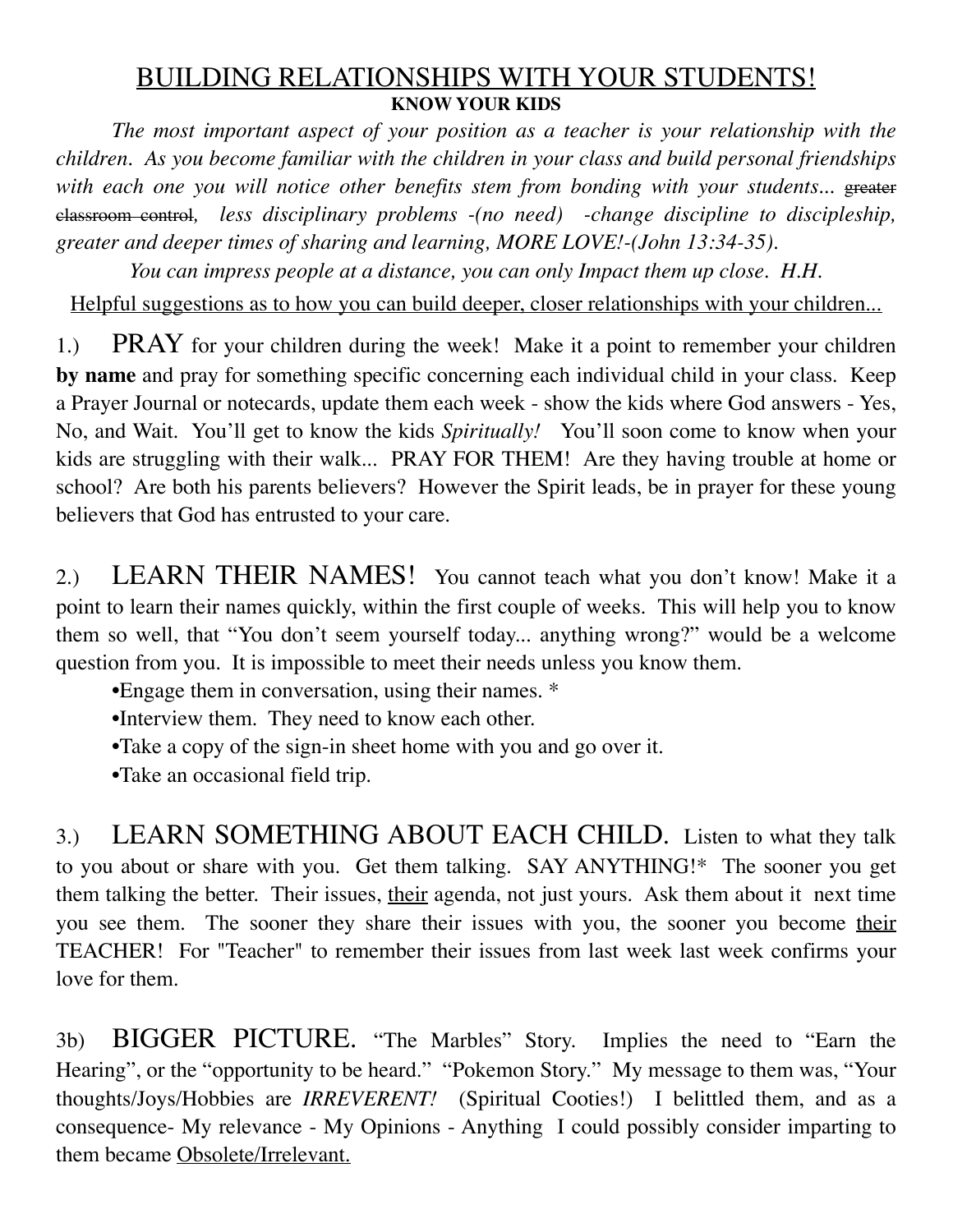They rejected what I was teaching, because they rejected ME! Q: Who do you THINK you are?... **If someone told me** that I was unimportant to them, that any of my Joys, interests, accomplishments or beliefs were utter nonsense - then I would discount ANYTHING THEY HAD TO SAY! If the students have strong negative feelings toward the teacher, then he/she will never learn! The "Teacher" because of rudeness/inattention has been disqualified. So has the learner. EARN THE RIGHT TO BE THEIR TEACHER! To be their teacher you must generate their confidence in YOU!

*"The thing Walt knew is that he, 'Knew that which he would teach.'" Howard Hendricks*

-Knowing your bible and study materials is secondary to this, because if you don't "Win a hearing" then you can say anything at all, or even become a clanging cymbal! They won't hear.

*Though I speak with the tongues of men and of angels, but have not love, I have become sounding brass or a clanging cymbal. And though I have the gift of prophecy, and understand all mysteries and all knowledge, and though I have all faith, so that I could remove mountains, but have not love, I am nothing. 1 Corinthians 13:1-2*

# 4.) SHARE SOMETHING ABOUT YOURSELF WITH THEM! To know

your students is to flow into their lives. Let the children know what's going on in your life. You got a new job, you've been feeling a little sick, your going to the beach next Monday. Just share your life with them. During prayer requests share your spiritual life! Teaching is a two way street. Let them know who you are. Become vulnerable. Let them know your struggles too. -Befriend them!

*They don't care what you know till they know that you care!*

5.) LOVE THEM! Show them affection! With the younger ones get down on the floor during free time and play with them. Older? Sit at their desk to teach them. Let them hug you and crawl in your lap during worship. Every child has longing to be close to the teacher, so make yourself accessible to them. The older kids become more inhibited with open displays of affection, So your sincere and personal attention is all you can give them. Talk with them! Convince them, "I Love You - And I'm honored to be your teacher!"

6)PERSONALIZE YOUR MINISTRY! Go the extra mile and step outside the classroom. Find out the kids' birthdays and send cards or call. If a child misses class, send a "missed you" note or make a call. Randomly call a couple of students each week just to say hi, or remind them of some neat thing they said in class and pray together.

*There is a high price to good teaching, and it's not available at a Bargain Basement Sale! You've got to be willing to pour your life out like a drink offering. H. Hendricks*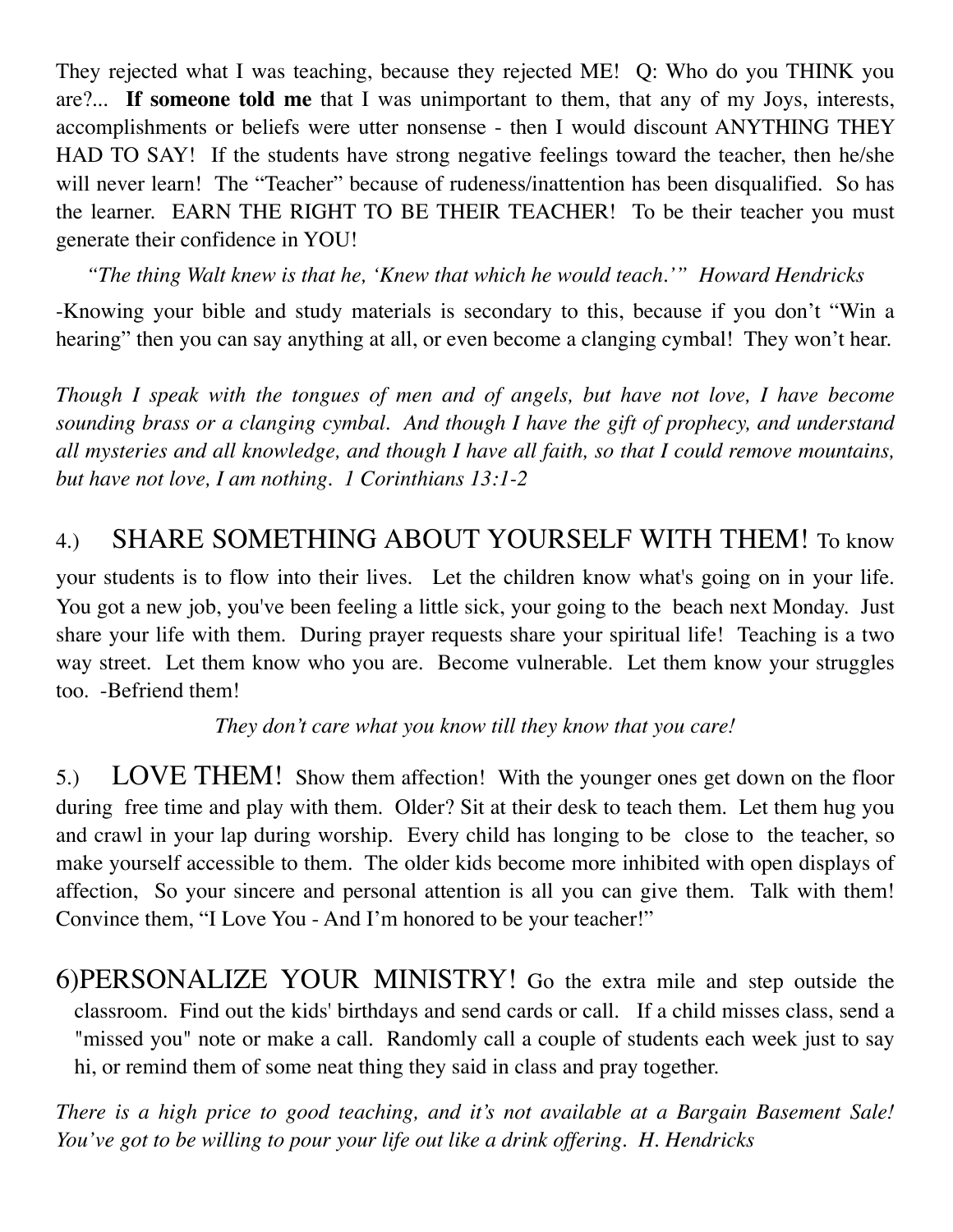# **Building Relationship Application**

Classroom Discipline is all of our jobs. Knowing your kids and building relationships is more than half the battle.

Emphasis is to be highlighted on the following: Knowing…

- •Names *-Requires Practice. -Use their names over and over! •Parents Names -No Strangers allowed!*
- *•Prayer Needs -Keep a Prayer log.*
- 
- *•Special Needs –Know these; Use Grace!*
- *•Interests -Want to know them?*
- *•Birthdays -Hmmm… Send a card?* 
	-

Knowing your kids **in detail** will help your classroom discipline tremendously. When you have earned the right to be called "Teacher", by becoming an expert at those you would teach, then you will gain the students respect and love at the start.

**Discipline** in the classroom requires a very wide range of consideration.

- *•Prior to Class time*
- *•Classroom check in*
- *•Worship time*
- *•Prayer time*
- *•Story/exposition time*
- *•Closing points*
- *•Game time*
- *•Dismissal*

# **Prior to Class Time**

- a. Be prepared
	- •Wake up early and have breakfast. No good result can come from a rushed morning. Old habits are hard to break. Get a new alarm clock!
	- •Arrive to Church early enough to make your copies, prepare your plan.
	- •Have your Session plan ready- Know what will happen each part of your class.
	- •Lesson planned well for your age group.
	- •Have follow up points (application points) prepared.

# **Classroom Check-in**

- •Welcome Children and Parents at the door.
- •Greet the children and parents by name, or introduce yourself as Teacher/ Helper.
- •Set goals with the Challenging ones with the parents present if possible.
- •Seat/Assign them to their area.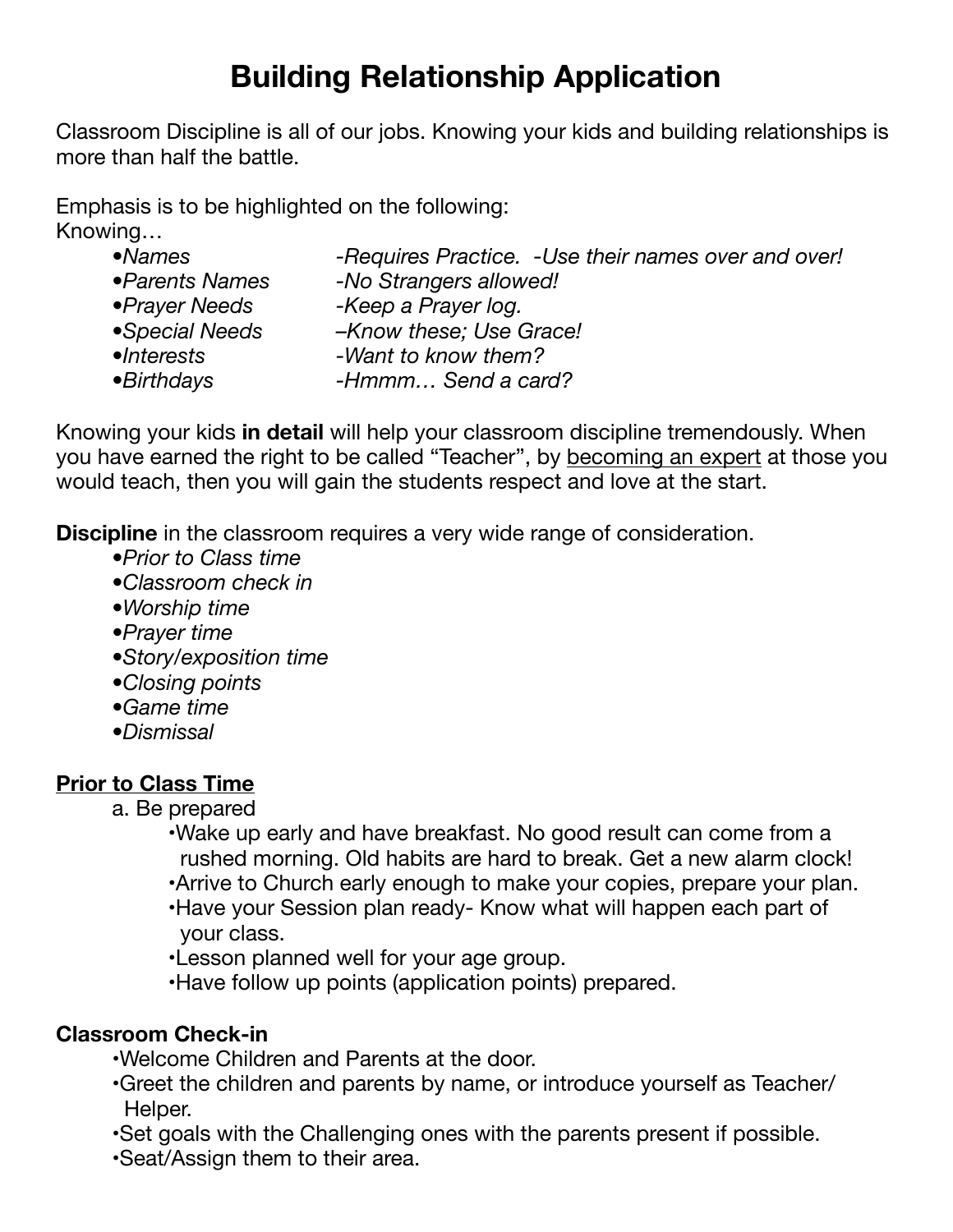## **Free Time**

- •Structured free time can be arranged/assigned with blocks, puzzles, art, etc.
- •Spend time WITH the kids in this free time. This is where you LEARN names.

## **Worship Time**

 •We're TEACHING THEM… (Intro 85% rule)

- •Reverence for the Lord
- •Respect for their classmates
- •Participation in Worship
- •Singing with them exemplifies a Christian worshipping.

## **Prayer Time**

 •Again, We're TEACHING THEM…

- •Reliance/trust in the Lord
- •God's Sure Faithfulness
- •Gratitude and Thanksgiving
- •Keeping a Prayer log -Tracks answered prayer.

## **Storytelling**

- Keep it age appropriate… Don't bore them.
- Watch for comprehension/understanding. Look for new ones- You may have to fall back and re-explain the Basics.
- Give application… Theirs -Not yours!
- Too Long? Too Much? Look for adjustments.

### **Closing points**

- Make your application points count. Hit home.
- Give them *Nuggets.* Memory cards/verses/thoughts.

# **Game Time**

 •Craft and games should relate and reinforce your lesson.

 •Often times my goal is to tell the story as many times as I can.

# **Dismissal**

 •Love 'em!

- •Say Goodbye to each child BY NAME!
- Parents too... BY NAME! >Learn Them!
	-
- Share something meaningful that happened in class. i.e. teaching points, memory card, etc.
- •Been Naughty? -Share this too. (But Lovingly)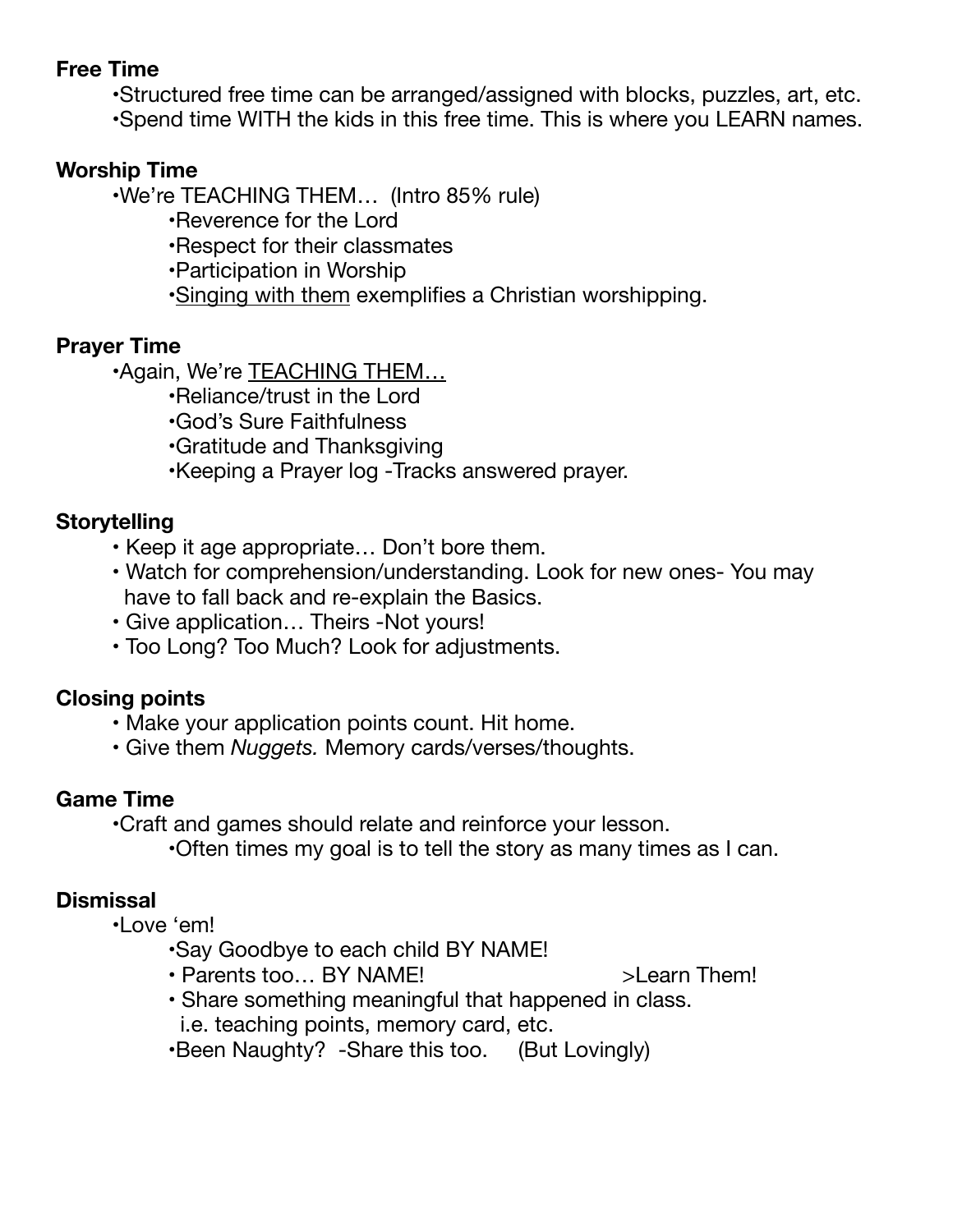#### AWWW…

- Cell Phones are not a teaching tool.
- Teacher/Helper Non-participation.

# **• My Pastors part - not ready?**

- •Classroom Dysfunctional?
	- Lighting? A/C?
	- Teaching period Too Long?
	- Avoid Burn-out… Communicate share it!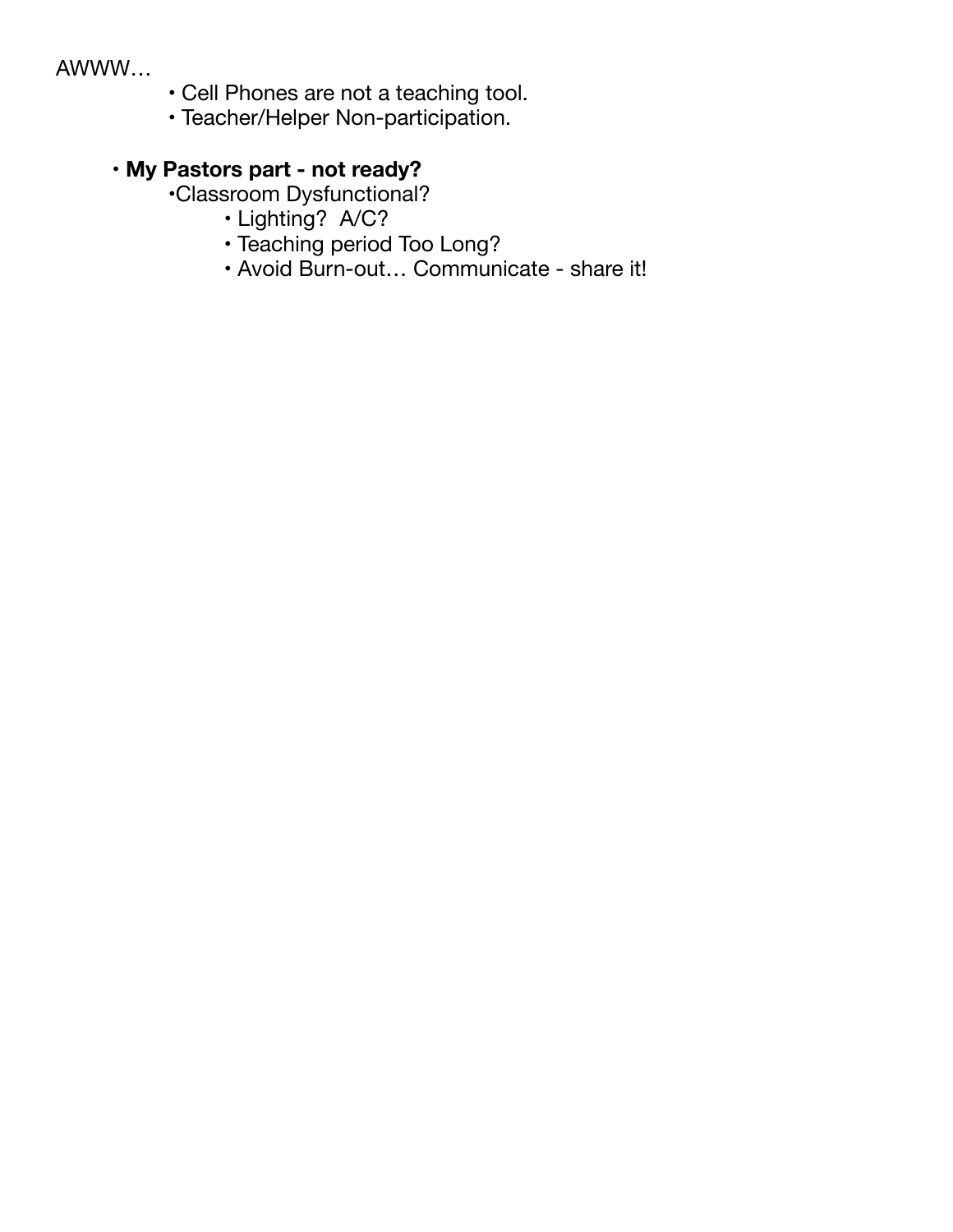# BUILDING RELATIONSHIPS WITH PARENTS!

It is a little more difficult to build relationships with parents because your time with them is short. Unless a parent volunteers their time as a helper in class or makes it a point to get to know you and ask you questions, you really only see them briefly at the door. So make this time count!



1.) GREET EVERY PARENT AND CHILD AT THE DOOR! Parents are positively effected by a cheerful show of welcome and concern by the teacher. Introduce yourself with a handshake to any new faces! Make them, and their child, feel wanted and welcomed. This will set their minds at ease while they are in the sanctuary. They need to know their child is in a safe, loving environment and being ministered to at the same time they are.

2.) SAY GOOD-BYE TO EVERY CHILD IN FRONT OF HIS PARENTS AT PICK-UP TIME! Sharing some joy from the class or pass on one of their children's special qualities, characteristics or contributions they may have made to the lesson can be very encouraging for parents. It lets them know their child is not just another face to you. That they matter enough for you to take notice and interact with them. We know time is precious and we want to keep the lines flowing as people pick up their children, a few quick words at the door is enough..."Johnny, I sure liked the way you sang to Jesus today!" "Bye Mary, thanks for visiting us. I hope I get to see you next week!" CHILDREN LOVE THIS TOO! It reconfirms your personal interest in them and builds your relationship with them also.

3.) INVOLVE PARENTS IN YOUR CLASS. Plan a special teaching to involve parents as helpers. If you feel comfortable, ask for assistance from different parents with craft projects, cutting, pasting etc. Maybe you need help planning a class party for the completion of a teaching unit. Creation, Noah and the ark, The Fruit of the Spirit, whatever! Pull them in and get them involved in what their children are learning.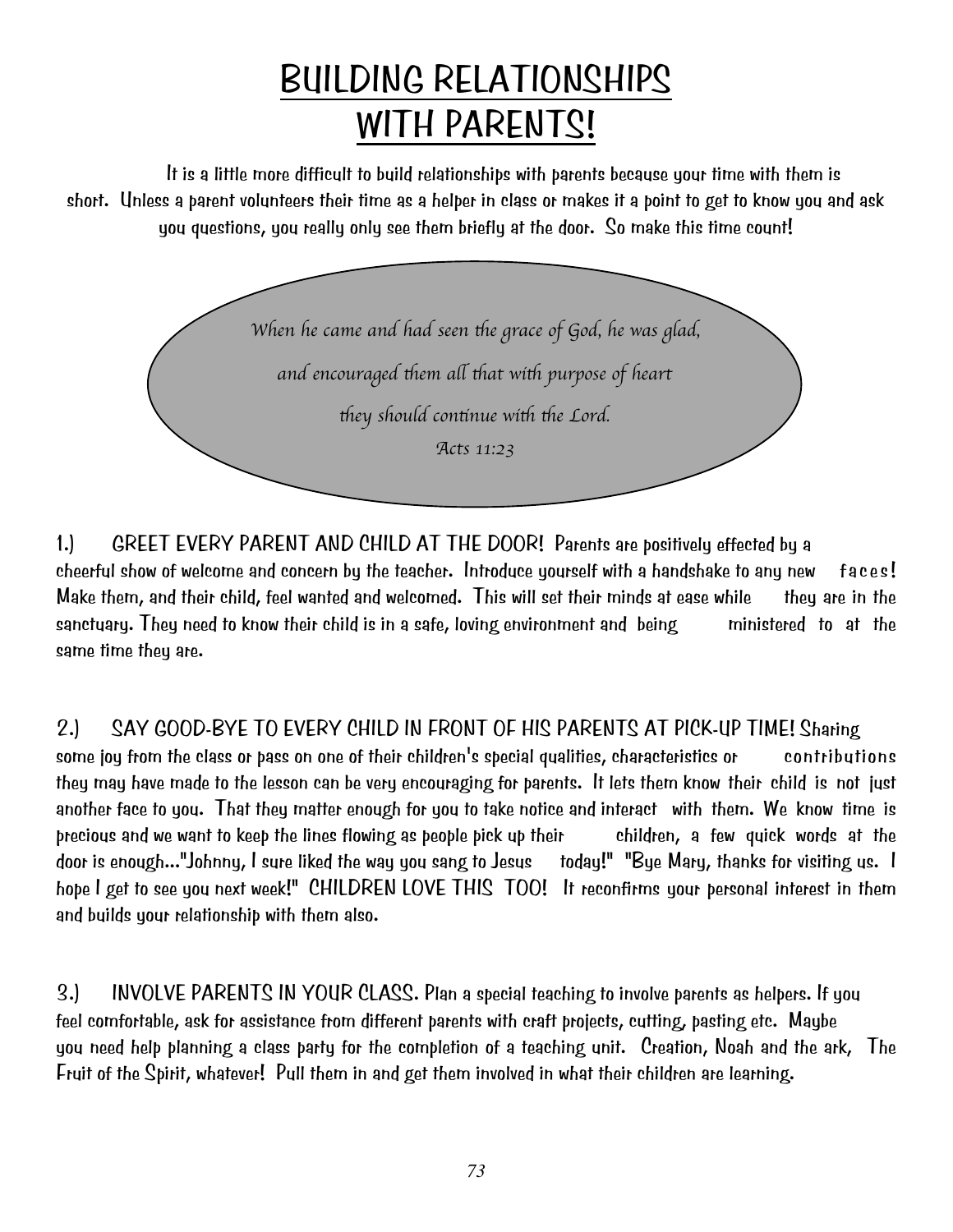

(birth to walking)



- \* Only concerned with their own needs being satisfied.
- \* Responds to gentleness, love, holding and singing.
- \* At about six months the child begins to be shy and cry around strangers.
- \* Will put everything in their mouth.
- \* Explores with muscle activities (banging toys, etc.)
- \* Begins to establish "opinions" about God.
- \* Begins to understand "trust".
- \* Has a vocabulary understands many words.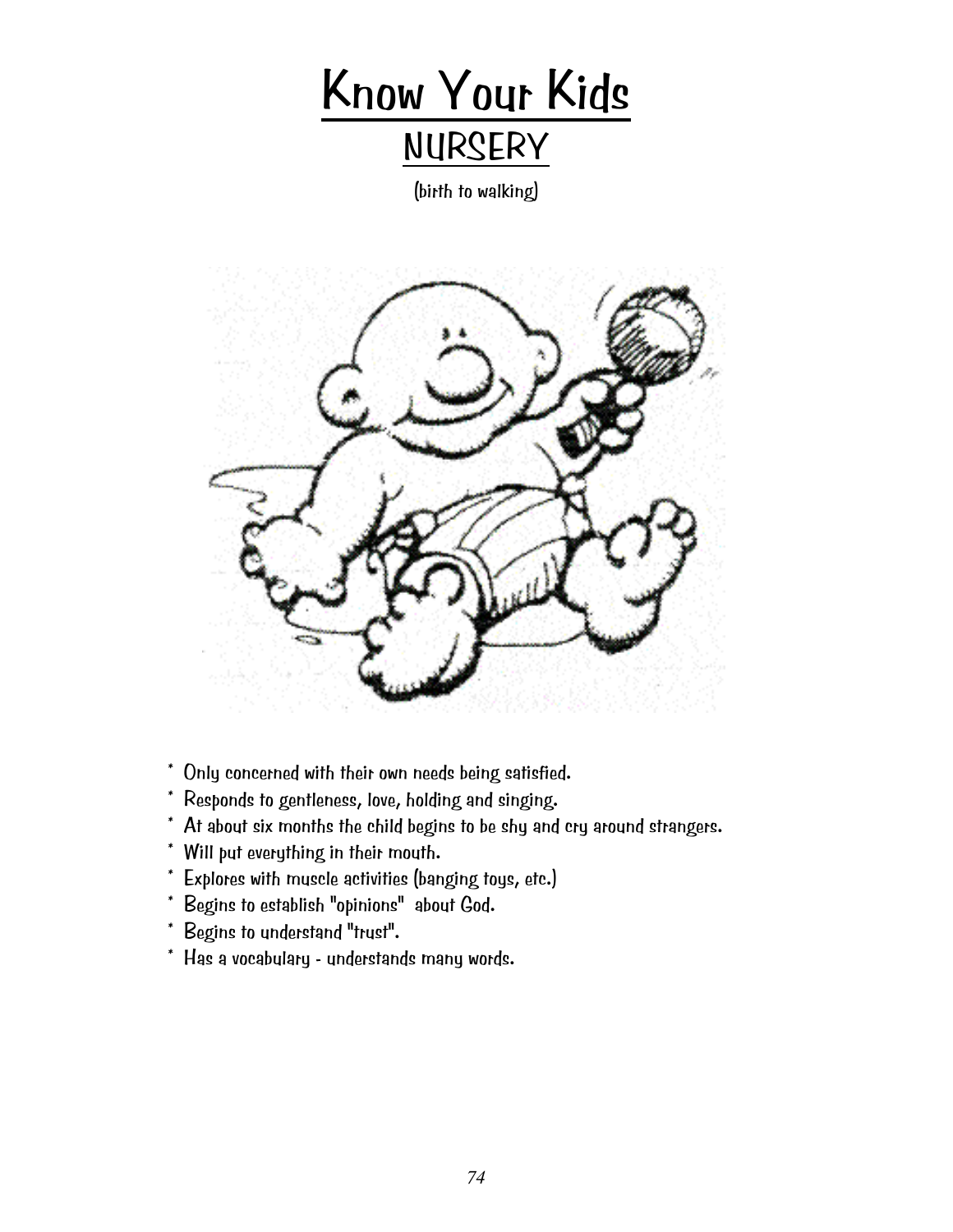# **TODDLERS**

# (Walking to 2 years)

Have an attention span of @ 10 minutes.

- \* Rapid Growth produces incessant and spontaneous movement.
- \* Fragile in health.
- \* Nervous system is sensitive to over-stimulation by noise and confusion.
- \* Senses of taste, touch, and vision, hungry for stimulation.
- \* Actions and objects are much easier to understand than words.
- \* Have little conception of numbers, time, and space.
- \* Confuse the imaginary and the real.
- \* Enjoys new freedom of movement and wants to be free to be an individual.
- \* Has little sense of future, only NOW.
- \* Wants attention: talking, holding, friendship.
- \* Curious.
- \* Does not understand sharing. Tends to be selfish.
- \* Views "things" and people as equal.
- \* Easily distracted.
- \* Moves from one toy or activity to another rapidly.
- \* Becomes increasingly aware of his feelings and other's also.
- \* Tests barriers or limits.
- \* Language is becoming more valuable.
- \* Easily frightened.
- \* Have very little "group" feeling.
- \* Are completely self- centered.
- \* Are timid and dependent on adults.
- \* Play alone, and parallel play with others.

- $*$  God is connected with the good things they want.
- \* God's Book is very special.
- \* A few words from God's Book can be repeated.
- \* Doing right is connected with pleasing God.
- \* Can think of Jesus as their best friend.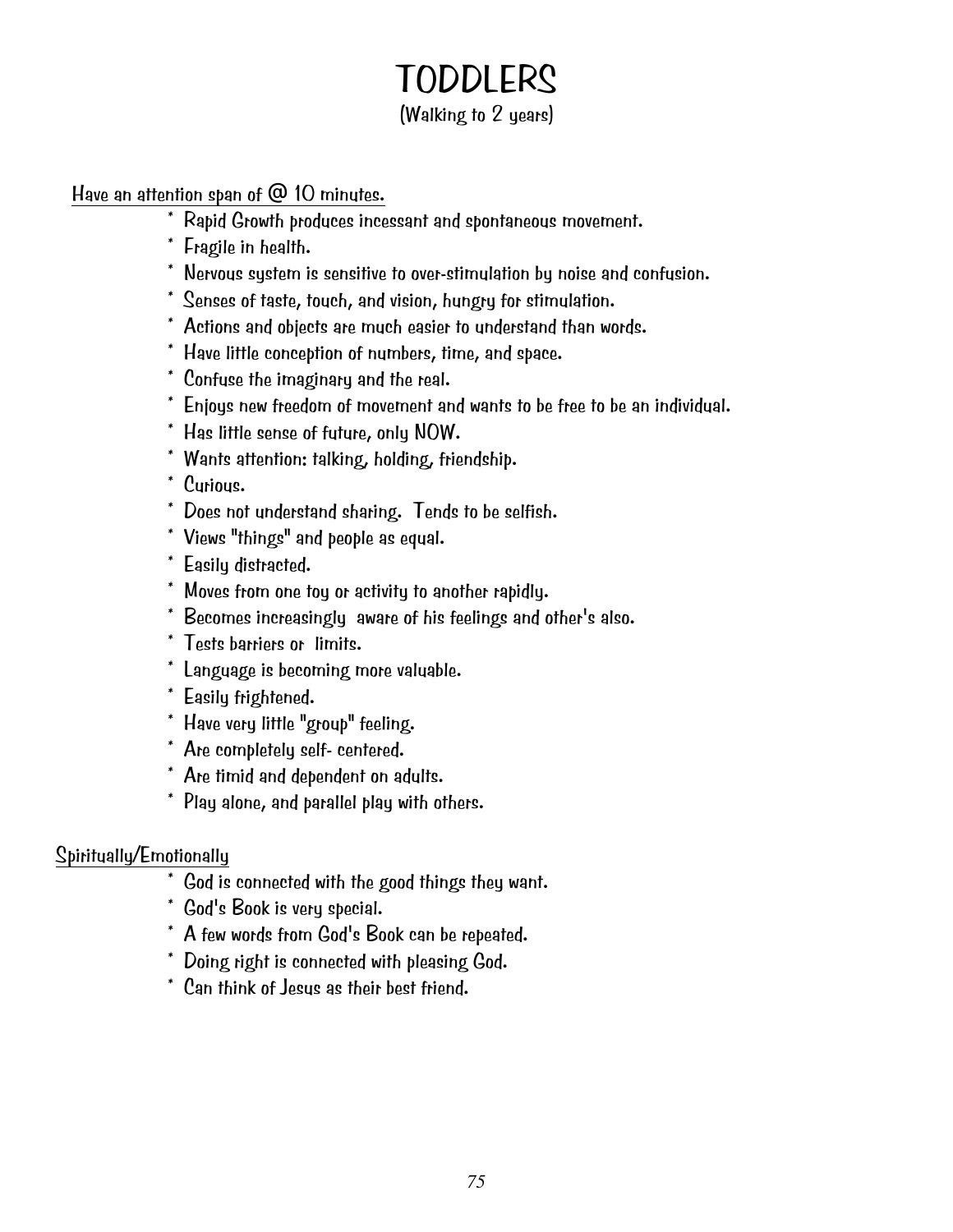# 2 & 3 YEAR OLDS

#### Attention span of 10 - 15 minutes.

- \* Adventuresome, eager to do and learn.
- \* Wants to touch, taste, smell, watch, etc.
- \* Must move around.
- \* Enjoys quiet times of listening to stories.
- \* Likes to talk and feels that his talking is more important than yours.
- \* Great physical development advances.
- \* Very curious, many questions asked.
- \* Tendency toward emotionalism.
- \* Aware of who he/she is.
- \* Uses "no" as an expression of independence.
- \* Parallel play (side by side) with others.
- \* Just starting to share.
- \* Likes to help and feel needed, imitates.
- \* Likes to talk and be talked to.
- \* Grows and learns as he/she plays.
- \* Needs individual attention.
- \* Likes to play stories, act out parts.
- \* Needs consistent discipline.
- \* Needs love, understanding and security.
- \* Likes the familiar, repetition.
- \* Has limited vocabulary; likes simple stories.
- \* Is concrete minded, learns through 5 senses.
- \* Interrupts stories; can sing easy songs.
- \* Is sensitive to the emotions of others.

- $\overline{\phantom{a}^*}$  Should receive happy impressions of Children's Ministry (Sunday School)
- \* Is able to understand how to thank and please God.
- \* Thinks of God as a real and loving Person.
- \* Learns of God through nature and experiences in which God is mentioned naturally.
- \* Needs to feel that his/her teacher and especially that God loves him/her.
- \* When properly taught, trustfully depends on the Lord.
- \* Learns to give because he/she loves Jesus.
- \* God made everything.
- \* God takes care of him/her day and night.
- \* Jesus is God's Son and He loves him/her.
- \* Prays when motivated.
- \* The Bible is God's Word.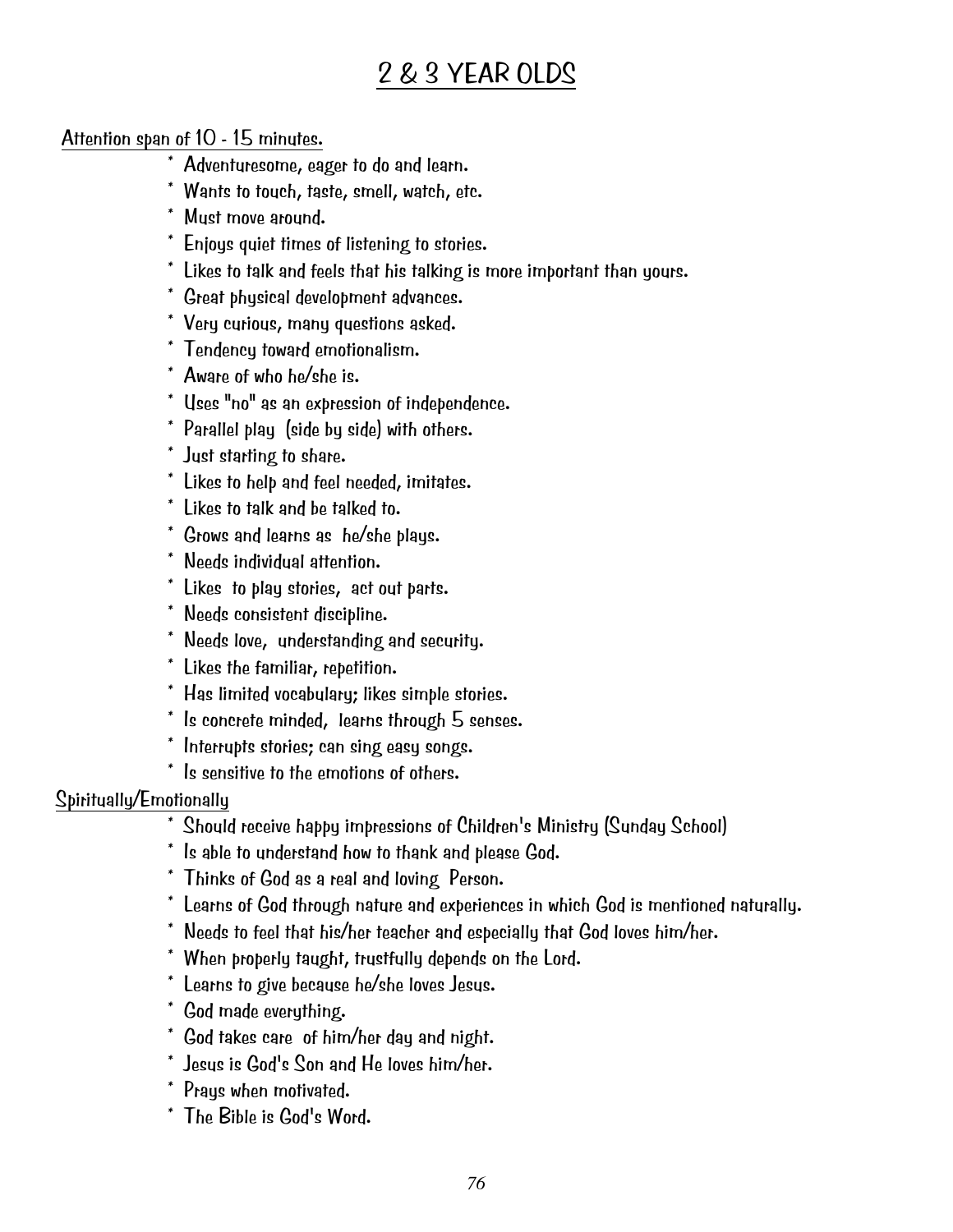# KINDERGARTNERS

(4 & 5 Year olds)

# Short attention span-about 20 minutes.

- \* Craves physical activity.
- \* Imagination is at peak, talks "constantly".
- $^*$  Is apt to have temper tantrums. (NOT at this church!)
- \* Likes to pretend about anything.
- \* Begins to feel "big" or "old"
- \* Learning how to share.
- \* Learning right from wrong.
- \* Loves to hear stories, Loves to play stories.
- \* Loves to play stories.
- \* Still a concrete thinker-not ready for symbolism.
- \* Friends are extremely important.
- \* Still self-centered but moving from "me" to "we" concepts.
- \* Is growing in ability to get along with others.
- \* Is growing in friendliness..
- \* Is more conformable to discipline.
- \* Loves intensely and desires to please.
- \* Is easily brought to love and sympathy.
- \* Can memorize short verses.

- \* Recognition that God works through people.
- \* Jesus is the Son of God.
- \* Jesus now lives in Heaven with God.
- $^\ast$  Jesus is our best friend,  ${\sf He}$  loves us and is alwaus with us..
- \* That the Bible is God's personal message to us.
- \* Can sincerely worship the Lord; can be led to appreciate God through His wonders in nature.
- \* Speaks of the Lord in a personal way.
- \* Understands that God loves and cares for him/her.
- \* Knows that willful disobedience is sin.
- \* Can learn the reality of the Lord;s presence, concern, guidance, provision and wisdom.
- \* Is naturally trustful, but must be taught to trust and obey the Lord.
- \* May be ready to receive Christ.
- \* The Heavenly Father can be associated with strong, loving, earthly fathers.
- \* God's book tells how to please Him.
- \* Short memory verses to approximately 10-12 words.
- \* Learn to feel sorry when they break God's rules.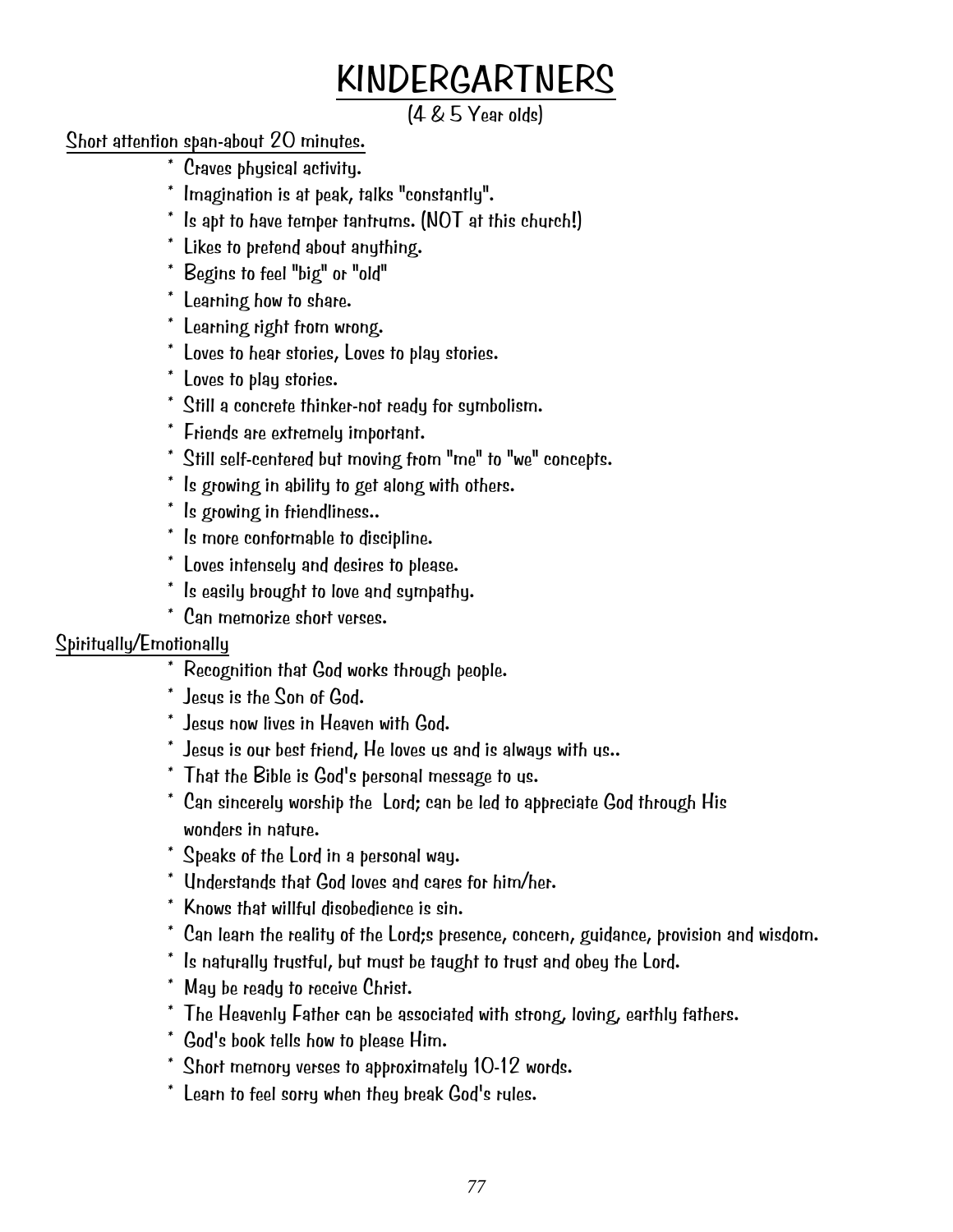# Primary/junior: 1st & 2nd/ 3rd & 4th Grades

(Six to Eight Year olds)

#### Have an attention span of 30 - 40 minutes.

- $*$  Are growing unevenly, with sudden bursts of energy.
- Need to manipulate and explore objects.
- Are concrete and literal minded.
- \* Interested in activity.
- \* Expression through movement and noise is necessary.
- \* Dramatizes learns from acting out parts of the story.
- \* Good at memorizing.
- \* Likes group activities.
- \* Asks questions because he wants answers.
- \* Loves personal attention from teacher and needs it.
- \* Reads simple passages from the Bible itself.
- \* Appreciates the Bible as a special book.
- \* Likes to retell Bible stories. and play them.
- \* Is developing power to reason.
- \* Thoughts are concrete cannot comprehend abstracts.
- \* Has sudden bursts of energy.
- \* Is susceptible to colds and communicable diseases.
- \* Demands varied activities.
- \* Wants to help, but needs the "know how."
- \* Grows and glows under praise for right actions.
- \* Likes children of the same age and enjoys stories about them.
- \* Is sometimes rebellious; tells tall tales.
- \* Prefers noncompetitive group activities.
- \* BEGINS to appreciate geographical and historical backgrounds.

- $\overline{\phantom{a}^*}$  Likes Bible stories that show God's power.
- \* Profits by spiritually mature examples.
- \* Is able to realize God's love and forgiveness.
- \* Learns reverence by precept and example.
- \* Often is ready to accept Christ as Savior.
- \* Can learn to pray and live for Jesus.
- \* Can solve problems by going to the Bible.
- \* NEEDS TO BE TAUGHT to confess sin promptly.
- \* Is curious about death.
- \* Likes action and missionary stories.
- \* God is the Creator.
- \* God is merciful, holy; He loves us, BUT HE HATES SIN.
- \* I can talk to Him at any time. He hears and answers prayers.
- \* Although I cannot see Him, Jesus is with me all the time.
- \* He helps me to do the right things is I ask Him to

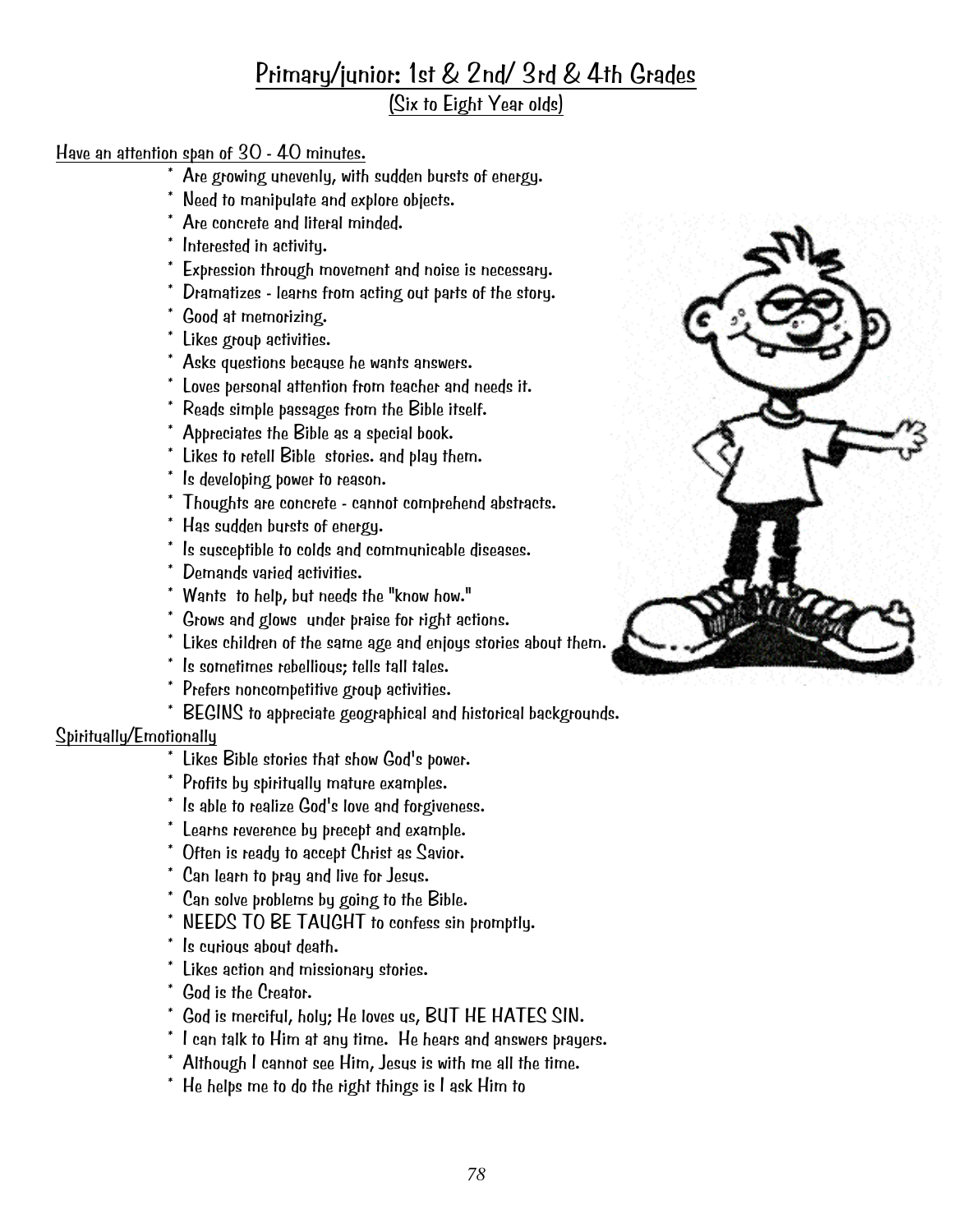# 5TH & 6TH GRADE

#### Nine to twelve years old

## Longer attention span if material is interesting, 40 - 60 minutes.

- \* Reads well.
- \* Great curiosity.
- \* Has reasoning ability.
- \* Dislikes outward displays of affection.
- \* Is developing a value system.
- \* Slowly developing a control of emotions.
- \* Talkative at times.
- \* Competitive spirit.
- \* Enjoys teamwork.
- \* Ideals are being formed.
- \* This is the healthiest stage of life.
- \* Is growing in independence.
- \* Likes to attend camp and other outdoor activities.
- \* Enjoys sports.
- \* Can be encouraged to have high standards.
- \* Is interested in fairness.
- \* Likes to participate in class.
- \* Should be taught respect for authority.
- \* Has good memorizing ability; is alert and critical of own work.
- \* Is eager for information; active.

- \* Is ripe for salvation.
- \* Responds to teaching on growing in Christ.
- \* Can use Bible to find references and solutions to problems.
- \* Can understand doctrinal truths (as the indwelling of the Holy Spirit) when taught with visual aids.
- \* NEEDS ENCOURAGEMENT ON DAILY DEVOTIONS.(who doesn't!)
- \* Has lively interest in persons-can be interested in winning those in own family and neighborhood.
- \* Has strong faith, but raises significant questions.
- \* Needs further development of spiritual concepts and values.
- \* God is a person; He wants our fellowship
- \* God has a plan for the life of each one of His children.
- \* Jesus is a real person; the second person of the Trinity.
- $*$  He came to earth, was born of a virgin, was the Messiah or "Promised One" of the Jewish prophets. He loves everyone, and proved His love by dying on the cross and shedding His blood so that we might be cleansed from sin. He rose from the grave, visited His disciples, and is living today in Heaven, and represents me before God the Father.
- \* The Holy Spirit is the third person of the Trinity.

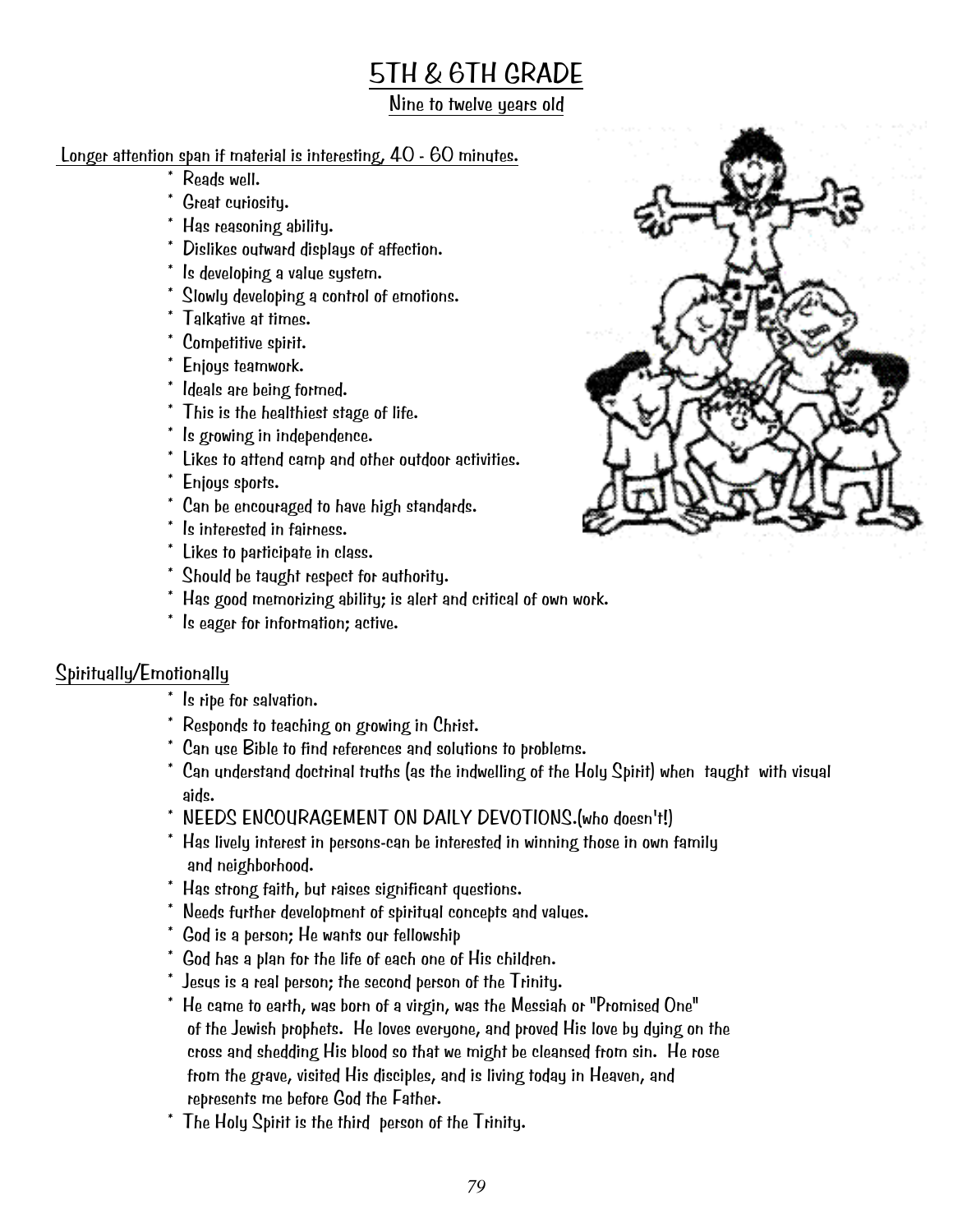# Junior High (12, 13, & 14 Year Olds)

#### Attention span of up to 60 minutes.

- \* Growing very fast and unevenly, awkward, clumsy stage.
- \* Spurts of energy followed by fatigue.
- \* Engrossed in the perplexities of puberty, with girls maturing faster than boys.
- \* Are intellectually sharp.
- \* Jump to conclusions, and are immature in judgement.
- \* Are eager for answers to many personal problems, but often put on an indifferent front.
- \* Sense of humor often eases difficult situations; they love to tease.
- \* Crave new experiences, especially to become an adult and make their own decisions.
- \* Inclined to transfer loyalty from the home to an idolized hero or friends.
- \* Want to be assimilated as one of the gang so that their awkwardness isn't so conspicuous.



- \* Crave emotional experiences and over-respond, from the heights to the depths.
- \* Are painfully sensitive, brutally frank, moody, fickle and rebellious.
- \* Need Christ as the One who understands when no one else does.
- \* Need to experience the stabilizing power of the Holy Spirit in ups and downs.